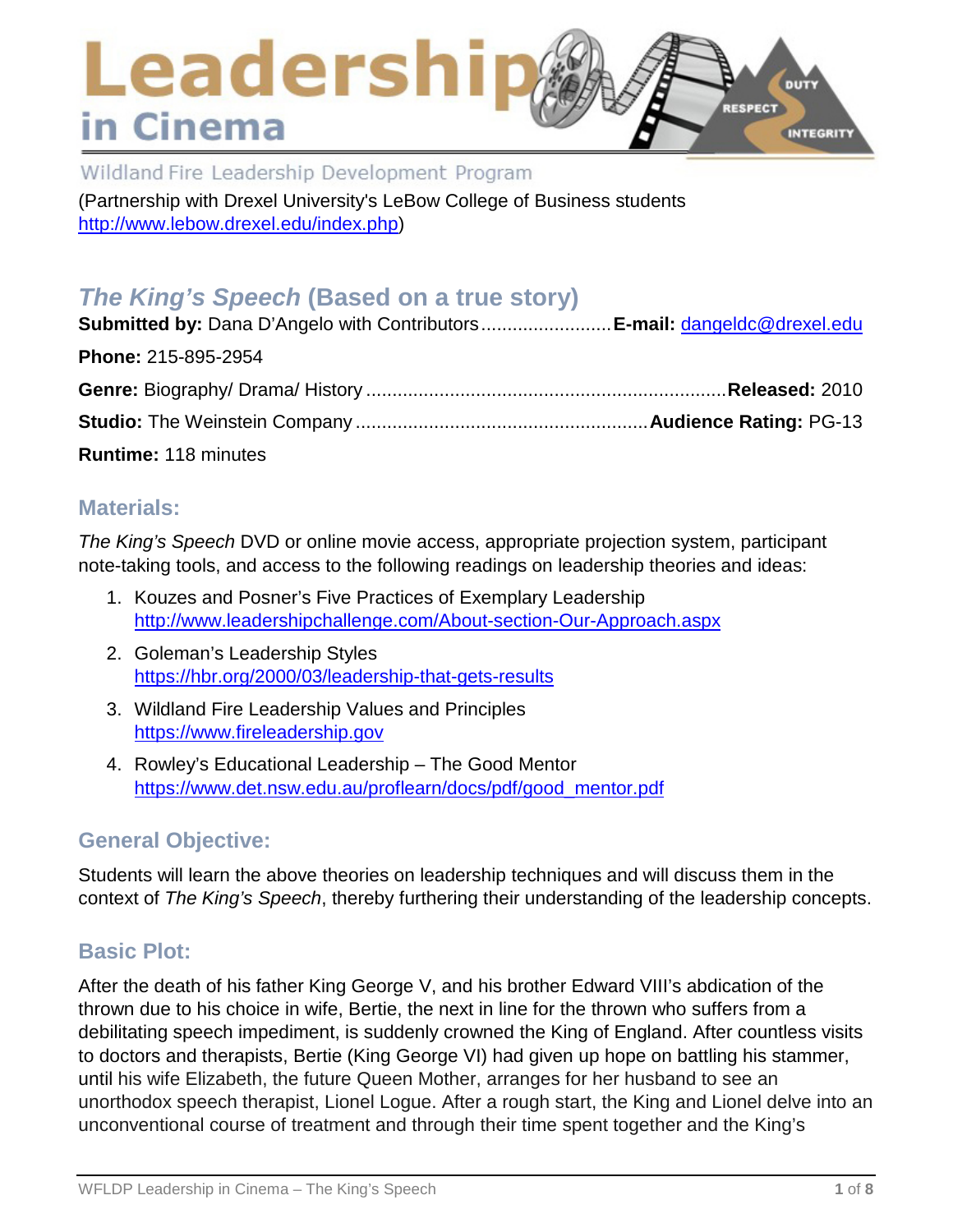eventual success; the two form an unbreakable friendship and bond. With England on the brink of entering World War II his country is in desperate need of a leader, so with the support of Logue, his wife and daughters, his government and Winston Churchill, the King will prove his voice is meaningful when he overcomes his stutter and delivers a radio-address that inspires the people of England and unites them in the battle of World War II.

# **Cast of Important Characters:**

# **Facilitation Options:**

This lesson plan has been written around full film facilitation – the setup of this plan anticipates that the students will watch the entire film. Due to possible time constraints, however, the students may not be able to watch the full film, so the instructor may choose to only show specific clips from the film that pertain to leadership. In such a case, since only a few clips can be found on YouTube due to copyright blocks, the instructor should watch the movie beforehand, and note certain scenes that he/she deems most valuable. He/she may opt to also use the scenes described in this lesson plan.

# **Full Film Facilitation Guidelines:**

- 1. Assign the readings to the students before meeting to start the watching the movie.
- 2. Review the theories and concepts of the readings during class before watching the film to ensure that the students understand what they should be looking for.
- 3. Show the film, *The King's Speech*, after having instructed the students to take notes on specific examples of leadership styles and techniques.
- 4. After the film, have students break up into small groups to discuss what examples of leadership they found that pertain to their readings.
- 5. Discuss as a class what each group found most exemplary of the readings on leadership in the film.
- 6. Ask the students to apply what they learned from the film and the readings on leadership to their own lives

# **Clip Facilitation Guidelines:**

- 1. Assign the readings to the students before meeting to watch clips of the movie
- 2. Review the important parts of the readings before showing clips of the movie.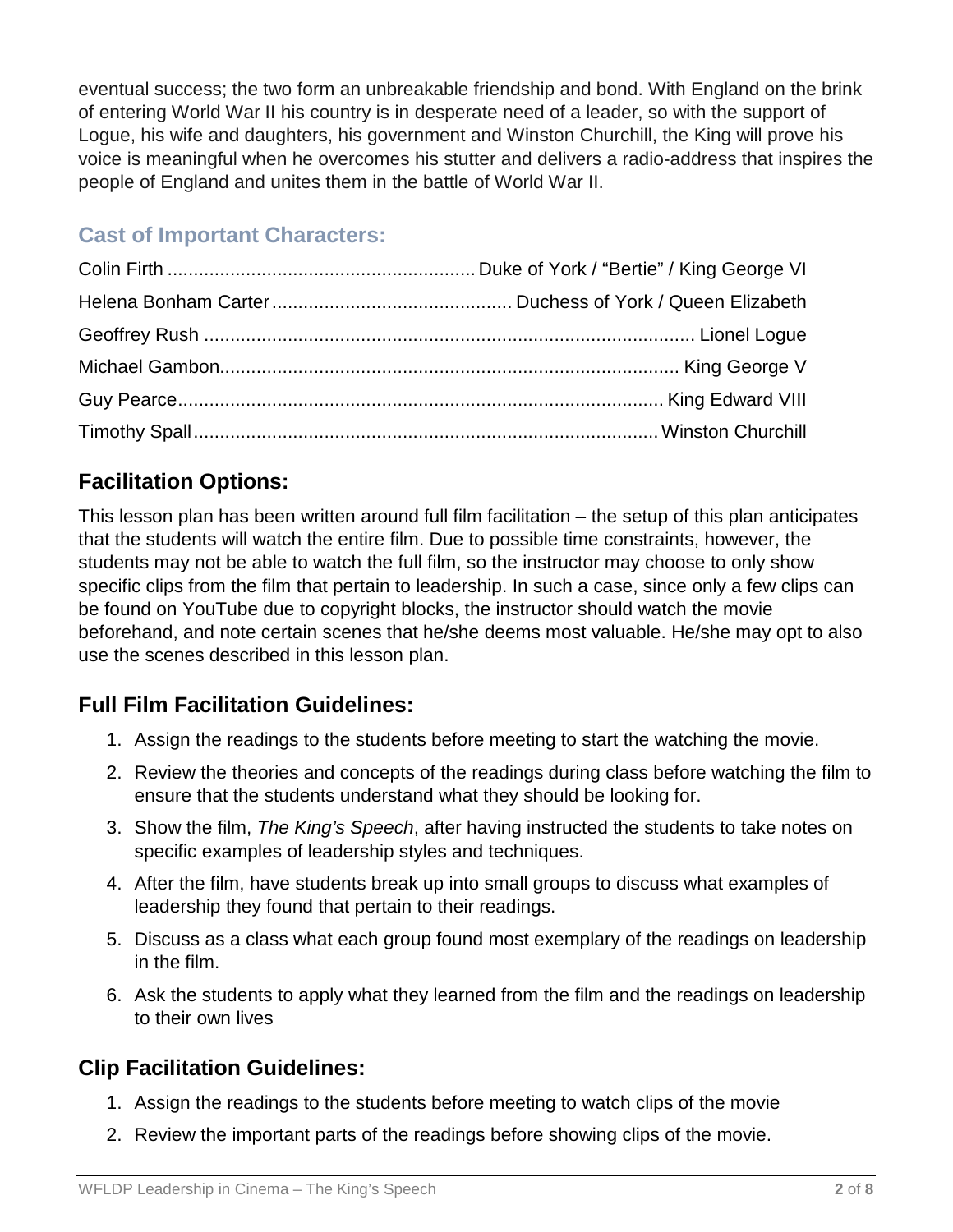- 3. Show clips, specifically chosen by instructor.
- 4. Break students into groups to discuss the examples of each reading that they found in the film.
- **5.** Request that the students think of examples in their own lives that relate to the movie and the readings on leadership.

# **Part 1: Kouzes and Posner's Leadership Behaviors in** *The King's Speech*

# **Objective:**

Students will learn how well Kouzes and Posner's leadership behaviors work in different situations by finding examples of the behaviors in the film.

## *Challenge the Process*

• When Logue is walking in the park with King George VI and telling him that he could be king, a better king than his brother. (Scene Time: 1:02:50-1:04:27)

## *Enable Others to Act*

• When Logue recorded King George VI reciting Shakespeare perfectly and gave him the record (Scene Time: 27:00-34:15)

## *Encourage the Heart*

- When Logue consoles King George VI after his father dies and they talk about his past.
- Also all the times when Logue believes in King George VI even when he doesn't believe in himself (Scene Time: 47:37-56:00)

# **Discussion Questions:**

- 1. Which characters challenged the process, as described by Kouzes and Posner, in *The King's Speech?*
- 2. Which actions, as described by Kouzes and Posner, does King George VI show? Lionel Logue?
- 3. Which characters enabled others to act throughout *The King's Speech?*

# **Part 2: Goleman's Leadership Styles in** *The King's Speech*

# **Objective:**

Students will find examples in the film of each style of leadership described by Goleman, which will further their understanding of the concepts of each style, how they can be used, and how well they work in different situations. They will also relate one of the examples of Goleman's Leadership Styles in the film to an experience in their lives.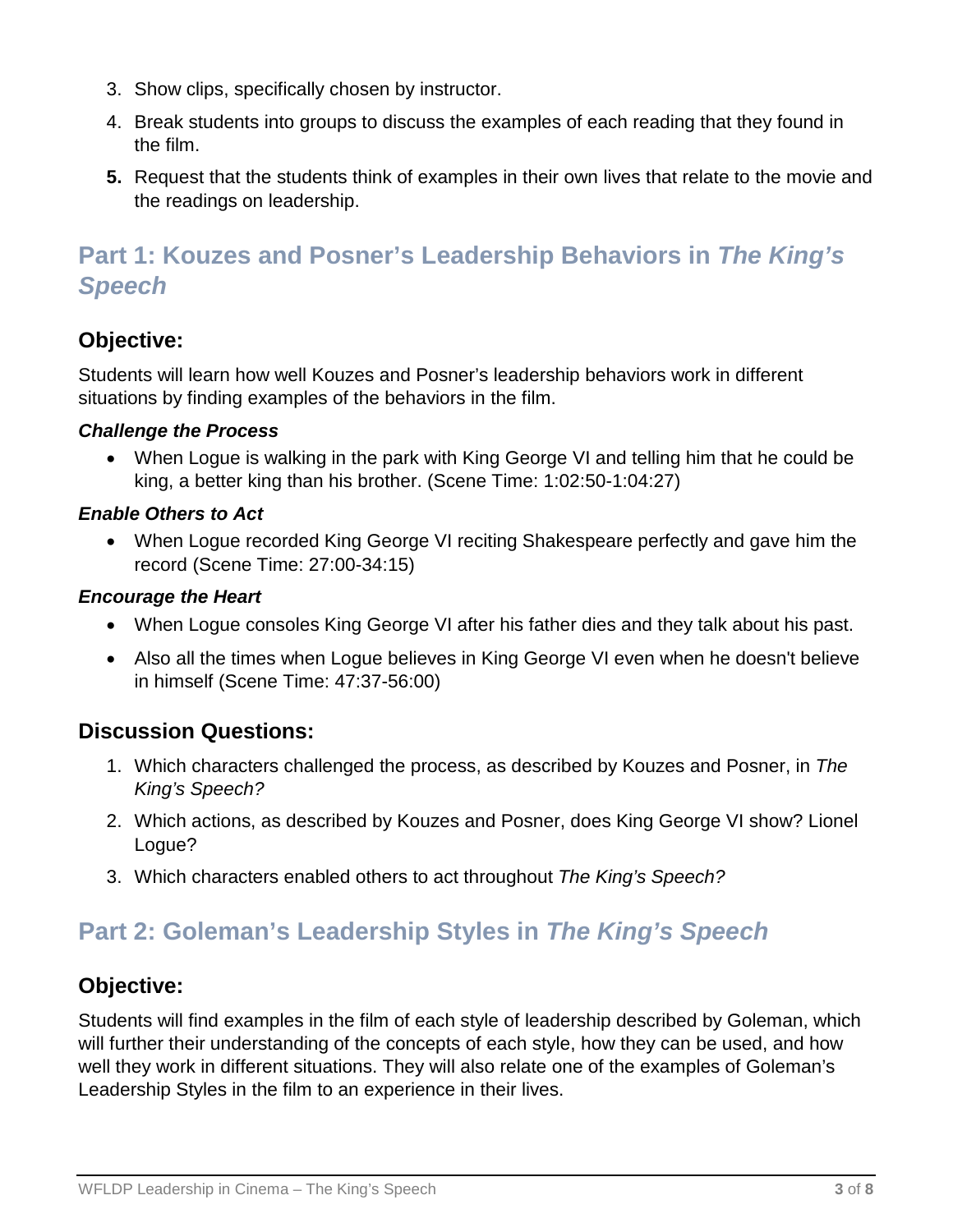## *The Coercive Style*

• Lionel Logue insists that he and King George VI – then the Duke of York – address each other by their first names, Lionel and Bertie. However, as he is royalty, the king refuses and argues against such disrespectful informality. At one point, after having been very persistent about calling the king by his first name, Logue says, "I'm not going to call you anything else." Considering the fact that the king probably believed it unthinkable for anyone outside of his family to call him "Bertie," he responds, "Then we shan't speak," further straining the environment in which Logue was trying to work with him. (Scene Time: 21:47-24:10)

## *The Authoritative Style*

• King George VI acts as an authoritative leader when he addresses all of the English people for the first time in the final speech shown in the film. In his radio-delivered speech, Bertie informs his people that "The task will be hard" and that "There may be dark days ahead." A key part of authoritative leadership, transparency helps to motivate people, which is exactly what King George VI did with this speech. (Scene Time: 1:43:00- 1:47:36)

## *The Affiliative Style*

- King George VI's wife, Elizabeth, played a major role in the affiliative leader position, always consoling her husband whenever he had doubts about himself as a king and leader. When King George VI was crying because of his feelings of inadequacy, Elizabeth attempted to cheer him up using humor, as affiliative leaders first concern themselves about the well-being of people so that they can perform their duties proficiently. (Scene Time: 1:14:33-1:16:35)
- Lionel Logue also utilizes the affiliative style when he attempts to and eventually succeeds in – finding out about Bertie's personal life, which he uses as the reason for King George VI's stammer – his father.
- After King George VI described the situation surrounding his brother's kingship, Logue attempts to boost the King George VI confidence saying, "you could be king, you could do it." Unfortunately, Logue's motive is misunderstood, and Logue ends up only angering King George VI. (Scene Time: 1:03:32-1:04:57)

#### *The Democratic Style*

• King George VI and Elizabeth told Logue that they wished for the speech therapy sessions to be "strictly business [with] no personal nonsense," which was not all that Logue wanted to do to cure the king's stutter. However, after talking the matter over, Logue, who is in this situation the leader figure, decides to do what they believe would be best (Scene Time: 34:27-35:37)

#### *The Pace-Setting Style*

• During the first session he has with the duke, Logue says, "I bet you that you can read flawlessly right here, right now," setting his expectations considerably high in the eyes of the duke. As Goleman said, the pace-setting technique lowers morale. When a leader sets goals too high so that people cannot achieve them, they feel like a failure, which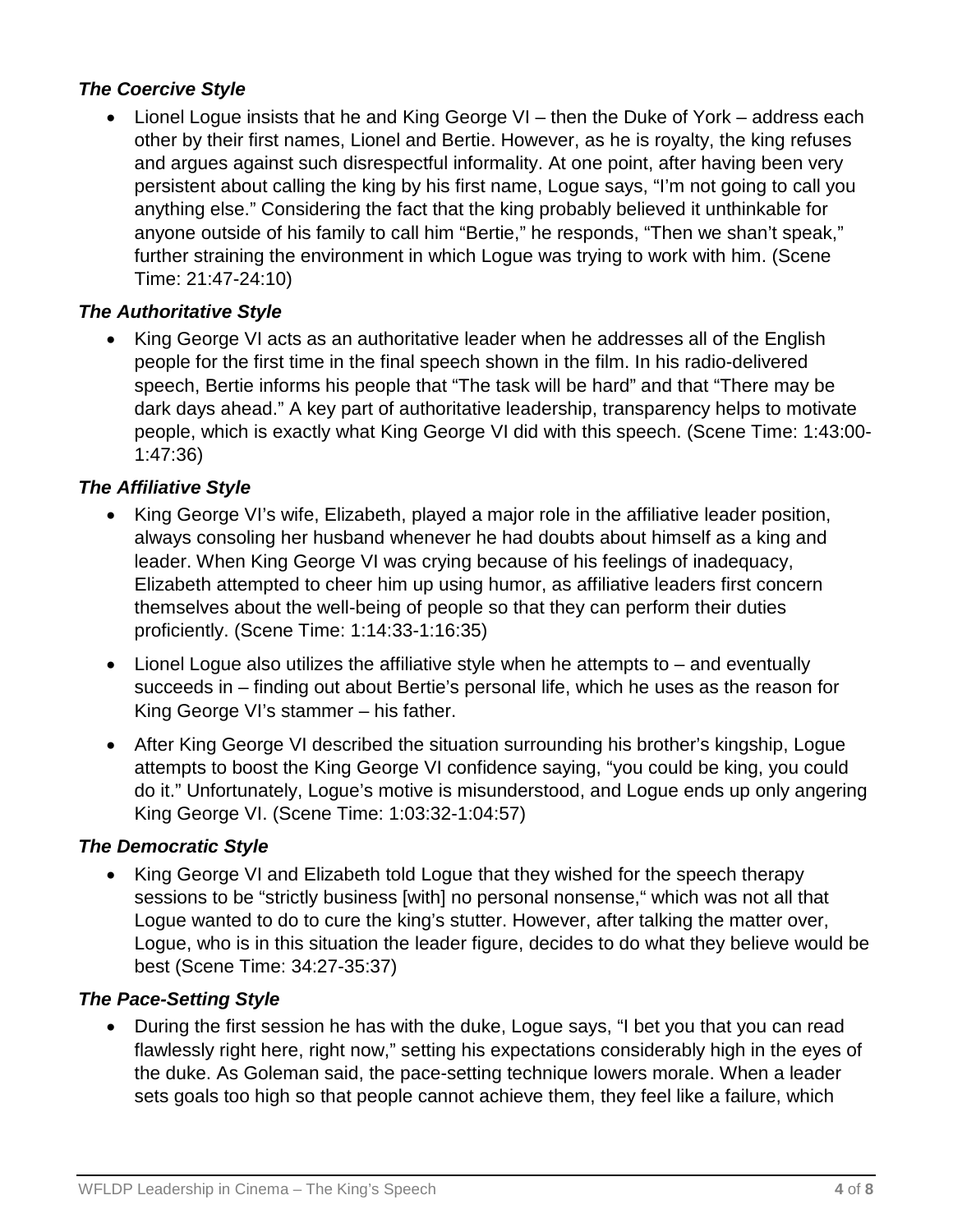helps to explain why the duke became so disappointed that he gave up and left. (Scene Time: 25:04-29:07)

## *The Coaching Style*

• The father of King George VI attempted to help his son with his stammer by coaching him through a reading, saying things like, "Get it out boy," and "Just take your time; form your words carefully," as he read. Eventually, after listening to King George VI stammer continuously, he gets so frustrated that he starts yelling at him, "Just try it!" and "Damn it!" (Scene Time: 32:08-32:52). For obvious reasons, his father's attempt at coaching was unsuccessful, which is not to say that the coaching style itself is unsuccessful, as is proven by the successful coaching of Bertie by Lionel (see Mentoring section). "He may have had good intentions, but his methods of leadership proved to be ineffective" ("Leadership Roles").

## **Discussion Questions:**

- 1. Was it wise for Logue to use such disrespectful leadership tactics (coercive, pace-setting) on King George VI in the beginning of their relationship?
- 2. Why was Logue so curious about the king's personal life and so persistent in his attempts to get him to talk about it?
- 3. Could Logue have produced the same effect on King George VI using a different style instead of pace setting – setting a high goal and then showing him that he accomplished the goal?

# **Part 3: Wildland Fire Values and Principles in** *The King's Speech*

# **Objective:**

Students will apply the Wildland Fire Leadership Values and Principles to the events in the film and analyze them specifically with respect to Lionel Logue and King George VI.

## *Duty*

- Be proficient in your job, both technically and as a leader *King George VI and Lionel Logue practicing in the abbey for the coronation* – When King George VI confronted Lionel Logue about the fact that he had no credentials; Logue admits that he is not a doctor but points out that he never claimed to be one. While he may not have been a doctor, Logue had a long list of success stories with his "patients." His proficiency came from his own experiences as a speaker and actor and allowed him to improve upon even the worst cases.
- Ensure that tasks are understood, supervised, and accomplished *Logue explains to King George VI what exercises would need to be done to cover the "mechanics"* – When the king's wife asserts that nothing personal would be discussed and that they only wanted to improve the mechanics of King George VI's impediment, Logue explained what exercises would have to be done and how they would improve upon his problem. He led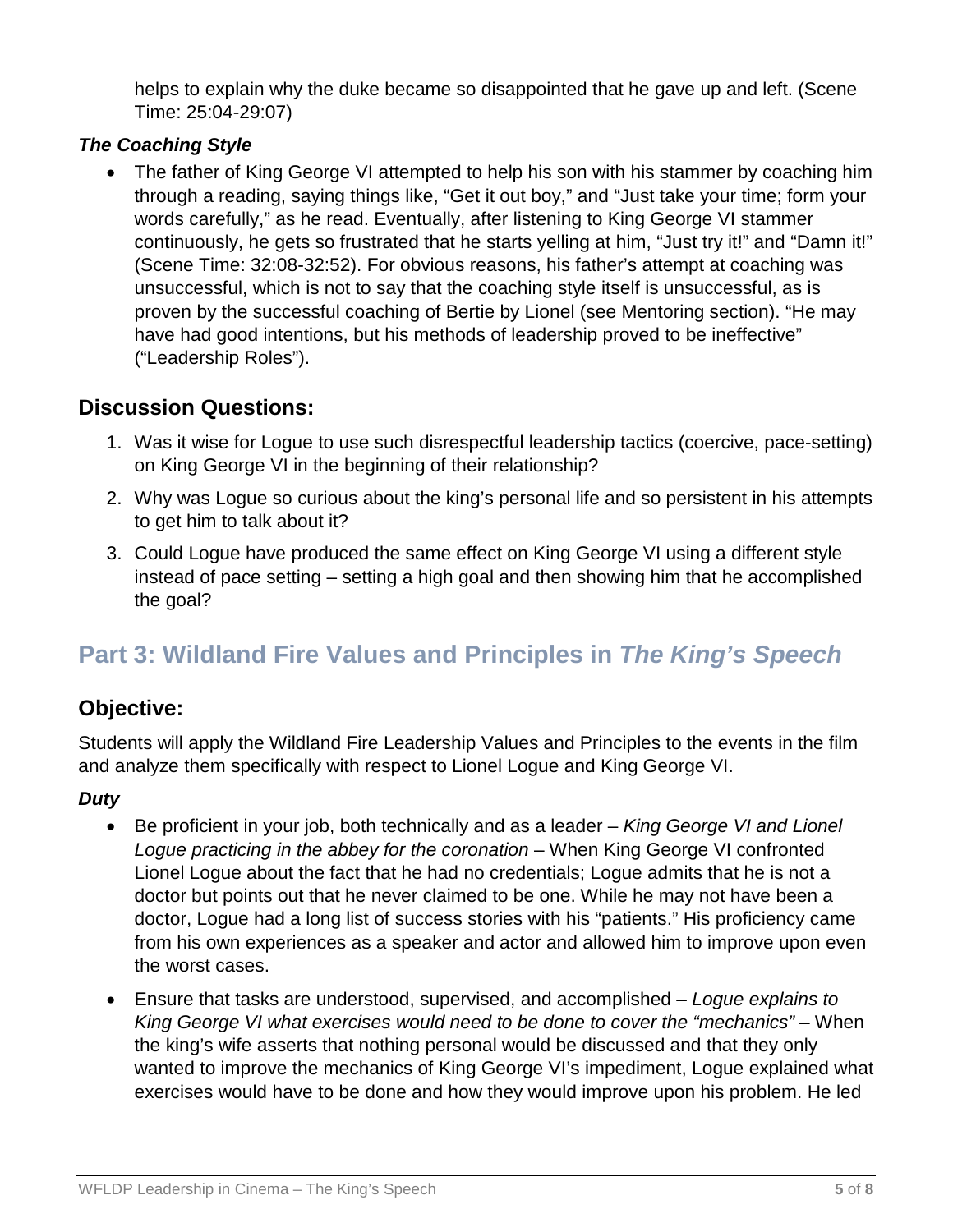the king through each exercise, doing it with him, ensuring that he was properly progressing.

• Develop your subordinates for the future – Logue's entire purpose was to help King George VI overcome his speech impediment so that he could properly lead his nation, first as a prince and then as king leading his people into the "dark hour" of World War II.

### *Integrity*

- Know yourself and seek improvement *King George VI returns to Lionel Logue for his help* – King George VI knew that his speech impediment was a problem and sought help, however reluctantly. As a prince and then later king, he had the responsibility to lead his people. In order to do so, he had to know himself well enough to recognize his problem and have the courage to address it.
- Seek responsibility and accept responsibility for your actions *King George VI accepts the Prince of Wales' abdication of the throne* – King George VI accepted his responsibility as a leader of his country, both as a prince and in ascending the throne. Part of this responsibility was to be present for his people: in seeking improvement, he sought to fulfill this responsibility.
- Set the example King George VI could have easily hired someone to speak for him over the radio or rejected the Prince of Wales' abdication of the throne. In graciously accepting the throne and seeking improvement upon his speech impediment, King George VI set an example as a strong leader willing to do whatever it took (no matter how humiliating or difficult) to properly lead his people.

#### *Respect*

- Know your subordinates and look out for their well-being *King George VI insults Lionel Logue as they walk through the park* – Logue suffered unnecessary abuse at the end of King George VI's temper in order to better understand his past and its effects on the king's speech impediment. In constantly persevering, Logue was going above and beyond to look out for the king's well-being.
- Keep your subordinates informed *Logue praises King George VI's efforts after he delivers his speech* – Logue constantly explained his methods to King George VI and praised his progress often. He made sure that the king was aware of his progress, which was especially important because King George VI was so cynical about his ability to overcome his speech impediment.
- Build the team *Logue gives King George VI the recording* Logue knew that King George VI eventually would be unable to resist listening to the recording and would realize that he had such great potential. Logue helped the king to recognize that potential and reach for it.
- Employ your subordinates in accordance with their capabilities *Logue pushes King George VI to not give up* – Logue took the time to truly understand King George VI's problem and truly worked to get to the bottom of it. He knew that the king had potential to be great and pushed him to reach it.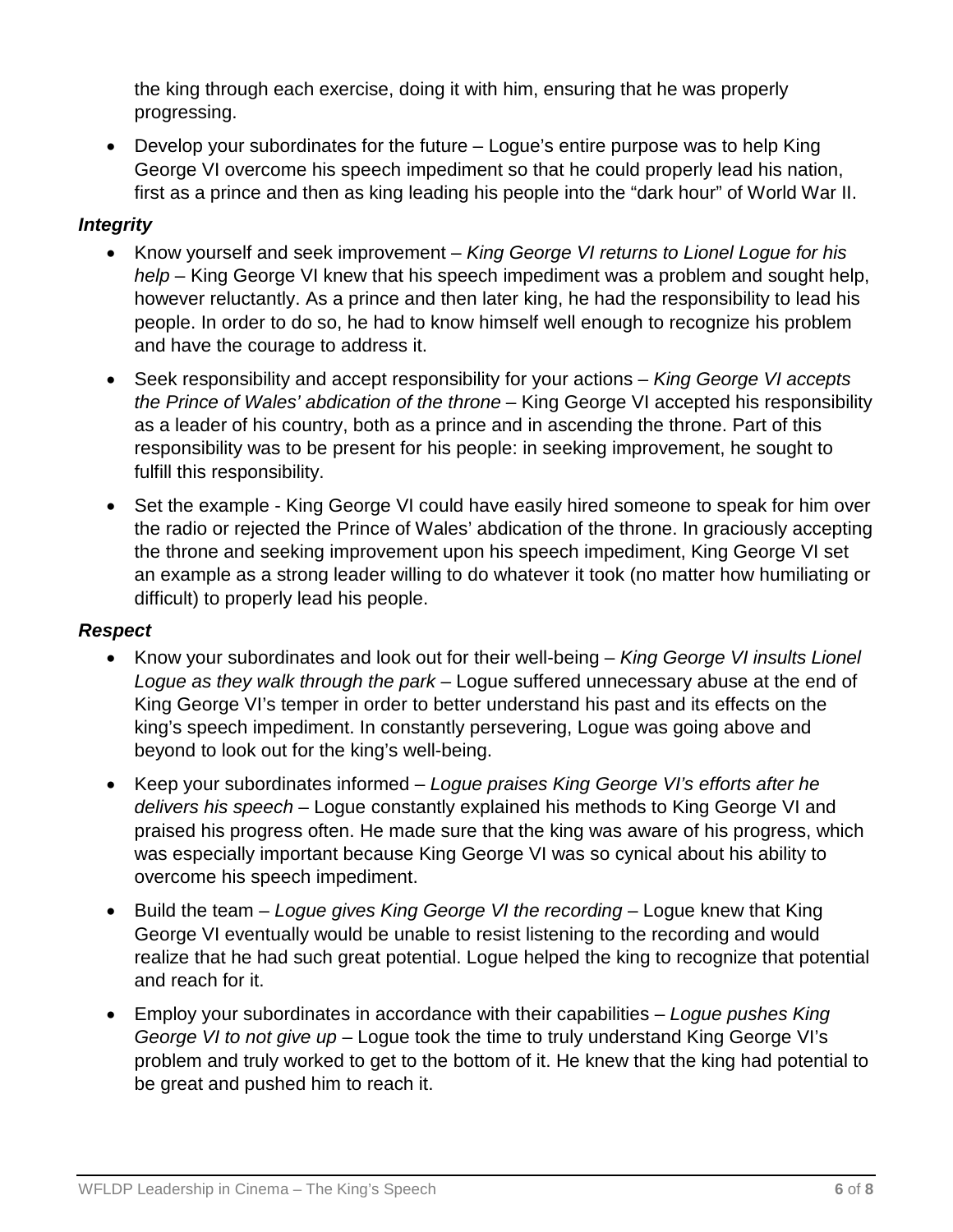## **Discussion Questions:**

- 1. King George VI was obviously a leader to his people, but was technically a subordinate in his relationship with Lionel Logue. How does this reversed relationship affect their individual duties, respect, and integrity?
- 2. Is Logue's blatant disrespect of the king's position such as calling him Bertie a violation of the king's integrity and the respect he is due?
- 3. Discuss how duty compels King George VI to try and improve upon his speech impediment.

# **Part 4: Rowley's Mentoring in** *The King's Speech*

# **Objective:**

Rowley uses the idea of a good mentor to connect both experienced and new teaching staff at high schools and middle schools. The objective is to connect and discuss the 5 qualities of a good mentor below to Lionel Logue in *The King's Speech.* Below each quality is a brief example or elaboration on the quality and how it relates to Lionel Logue's character, after reviewing and discussing each quality and example, find one or two examples of when Lionel Logue was not a good mentor and discuss the repercussions of his poor mentoring. A mentor, more specifically a good mentor is a leader who has a positive and lasting impact on a person's personal or professional life, and Lionel Logue is the definition of a good mentor. Lionel Logue possessed five basic yet essential qualities of a good mentor:

## *The good mentor is committed to the role of mentoring.*

• Lionel Logue was committed to help King George VI until his stammer was gone. He was there by his side for every speech, and even when the King showed doubt or frustration when working on his stutter, Lionel refused to quit, and even made the experience an enjoyable and beneficial one. Such a commitment from a mentor to their students flows naturally from a belief that mentors are making a significant and positive impact on the life of another.

#### *The good mentor is accepting of the beginner.*

• Lionel was never one to judge the King for his stammer. He showed empathy, and was accepting King George VI without making judgments. Being a good mentor, and empathetic mentor, means temporarily setting aside personal beliefs and values. The good mentor as Lionel was, recognizes the power of accepting the beginning student as a developing person and professional, and uses that to help their student achieve their goal on their own as Lionel does in one of the final scenes when King George VI realizes he has his own voice and that voice is important.

#### *The good mentor is skilled at providing instructional support.*

• Lionel Logue was an expert in the field of speech therapy. While he eventually admits to not being a doctor in such field, he has had plenty of experience working with war veterans and soldiers who developed stammers, and is well qualified when speech therapy is considered. Good mentors are willing to coach to improve performance